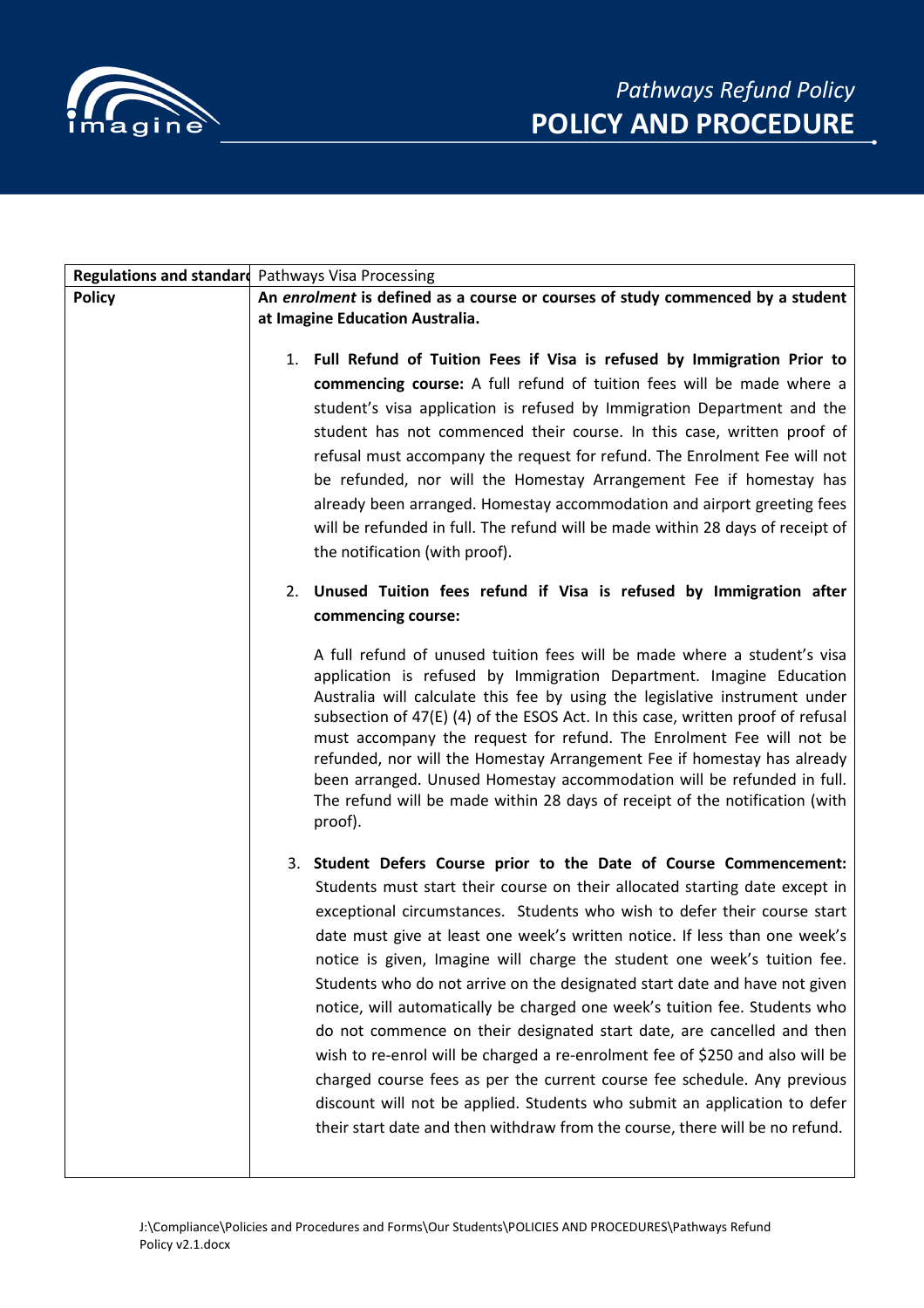

| 4. Student Cancels an Enrolment prior to the Date of Visa Grant: Where a                                                                                                                                                                                                                                                                                                                                                                                                                                                      |
|-------------------------------------------------------------------------------------------------------------------------------------------------------------------------------------------------------------------------------------------------------------------------------------------------------------------------------------------------------------------------------------------------------------------------------------------------------------------------------------------------------------------------------|
| student cancels his/her enrolment prior to the date of Visa Grant, the                                                                                                                                                                                                                                                                                                                                                                                                                                                        |
| following policy will apply:                                                                                                                                                                                                                                                                                                                                                                                                                                                                                                  |
| i.<br>Written notice prior to the Visa Grant date $-$ Full Refund of Tuition                                                                                                                                                                                                                                                                                                                                                                                                                                                  |
| fees.                                                                                                                                                                                                                                                                                                                                                                                                                                                                                                                         |
|                                                                                                                                                                                                                                                                                                                                                                                                                                                                                                                               |
| Written notice after the Visa Grant date – No Refund.<br>ii.                                                                                                                                                                                                                                                                                                                                                                                                                                                                  |
| Enrolment Fee and Homestay Arrangement Fees will not be refunded if<br>course is cancelled. The balance of Tuition Fees, plus any homestay<br>accommodation and Airport Greeting fee paid in advance will be refunded<br>within 28 days of the written request.                                                                                                                                                                                                                                                               |
| 5. Cancellations once a Student Visa has been granted. No refunds of any kind<br>will be made once the student's Student Visa has been granted, unless the<br>participant has a legitimate complaint against the College that can be<br>substantiated under the Consumer Protection Laws of the Commonwealth<br>of Australia, or the State of Queensland. If students on a payment plan<br>withdraw once their enrolment has commenced, they will be liable for all<br>tuition fees due as per signed payment plan agreement. |
| 6. Transfers of Course fees between courses at Imagine: Course funds are                                                                                                                                                                                                                                                                                                                                                                                                                                                      |
| transferable to other courses within Imagine Education at the discretion of                                                                                                                                                                                                                                                                                                                                                                                                                                                   |
| the Principal. Imagine Education Australia will use the legislative instrument<br>under subsection of $47(E)(4)$ of the ESOS act to determine fees transferable.                                                                                                                                                                                                                                                                                                                                                              |
| 7. Homestay Accommodation Cancellation.                                                                                                                                                                                                                                                                                                                                                                                                                                                                                       |
| Before Student arrives in Australia: If 4 weeks written notice is given<br>i.<br>- full refund. Less than 4 weeks notice - a cancellation charge<br>equal to 2 weeks rent will apply. No refund of Homestay placement<br>fee if homestay has already been booked.                                                                                                                                                                                                                                                             |
| After Course commencement: - at least 2 weeks notice must be<br>ii.<br>given, or a cancellation charge equal to 2 weeks rent will apply.                                                                                                                                                                                                                                                                                                                                                                                      |
| 8. Airport Greeting Fee Cancellation: No refund of Airport Greeting fee if<br>student fails to notify Imagine Education of their flight details, or makes any                                                                                                                                                                                                                                                                                                                                                                 |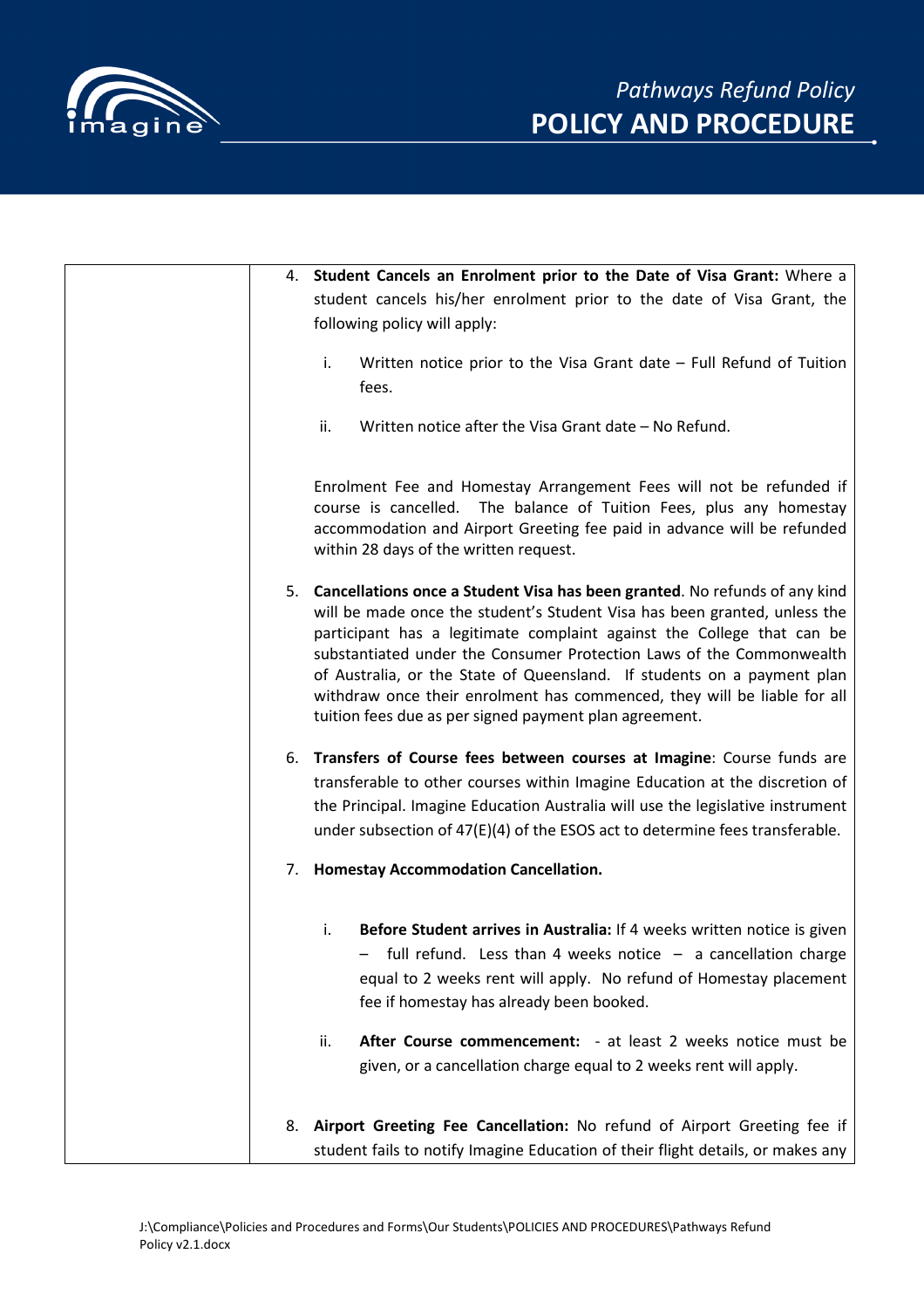

the written request. Note: If the refund payment requires an international